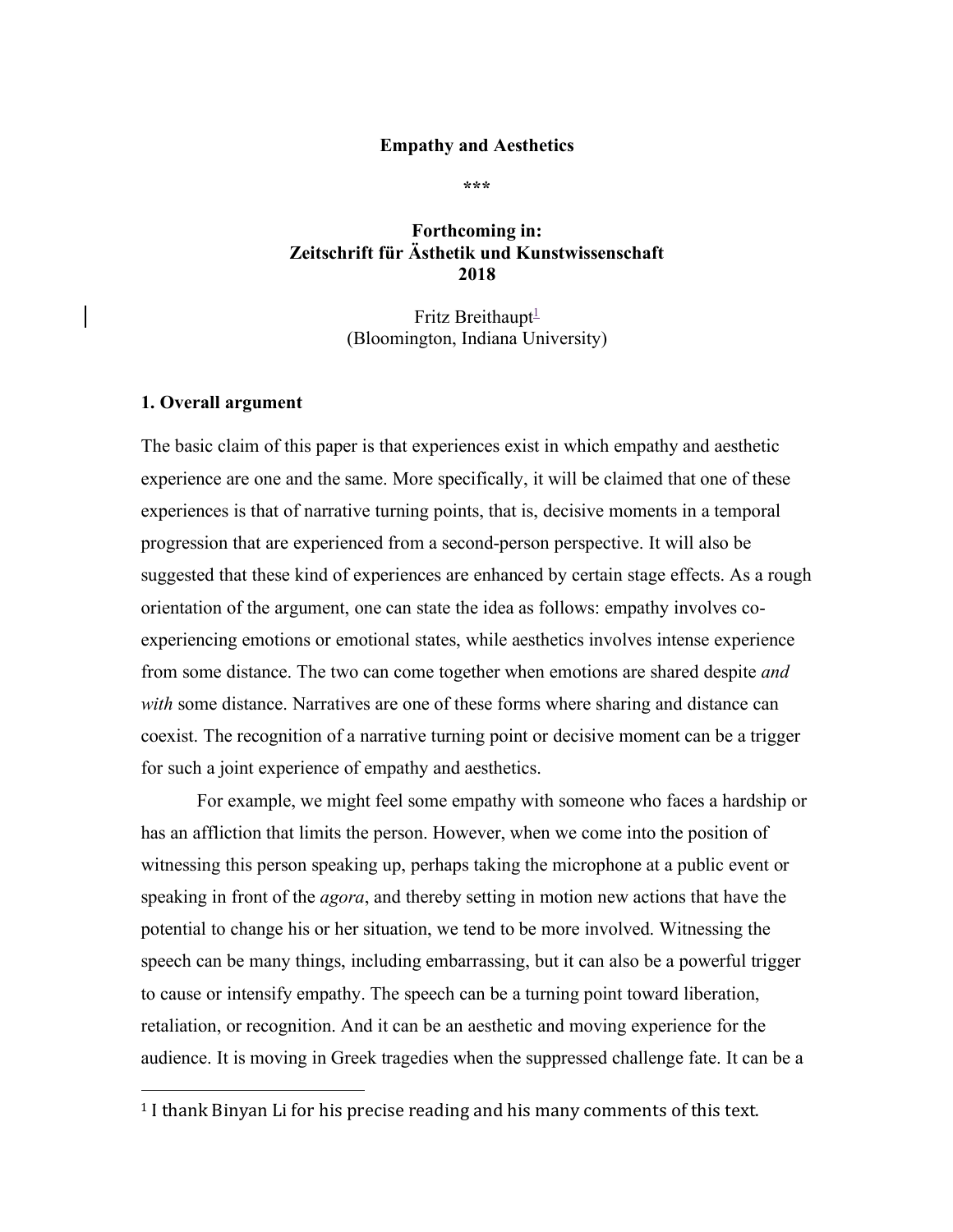potent moment in Hollywood, including the clever set-up of *The King's Speech* (2010) in the moment when stuttering King George VI speaks up against Nazi Germany in a radio address, literally overcoming his affliction of stuttering. But it can also be perceived aesthetically in real life when we witness people who verbalize their life story. These examples include two elements of importance for our overall argument, the turning point and the stage effect. In these and other experiences, we are not simply identifying with the protagonist or speaker, but are (or imagine we are) a member of the audience, such as a concerned friend.

Of course, if a trigger leads to a process that involves both empathy and aesthetic experience, this does not mean that the subjective experiences of empathy and aesthetical experience are identical. Instead, both might run parallel to each other, perhaps enhance each other. Still, this article will present at least one case where both actually are one and the same. Concerning that one experience, one does not need to distinguish between empathy and aesthetic experience and can use the same concept to describe it.

With a focus on temporal arts and narrative developments, this paper will focus on the *intense, moving moment* as trigger for the combined concept of empathy-aesthetic experience. Such a concept has been presented with differing emphasis by a variety of theories of drama, including Aristotle's notion of *catharsis* and Lessing's *fruchtbarer Augenblick* (fruitful or fertile moment; *le moment frappant*). The focus of the following discussion will not be on the historical forms of this concept and their differences, but on an integrated concept and the involved processes. The article will also not have the space to engage in the intellectual history of the aesthetics of empathy since Theodor Lipps<sup>2</sup> and Vernon Lee.3

The basic argument goes as follows: When someone observes another being who faces an intense and decisive moment that affects the well-being and state of that being, the observer can become absorbed and mentally co-experience the situation of another, without forgetting the difference between self and other. Such an experience is an experience of empathy and involves having emotions that fit the co-experienced situation.

<sup>2</sup> See Malika Maskarinec: *On Weight and the Will: The Forces of Form in German Literature and Aesthetics 1890–1930,* Evanston: Northwestern UP, 2017.

<sup>3</sup> See Susan Lanzoni: "Practicing psychology in the art gallery: Vernon Lee's aesthetics of empathy." *Journal of the History of the Behavioral Sciences* 45.4 (2009): 330-354.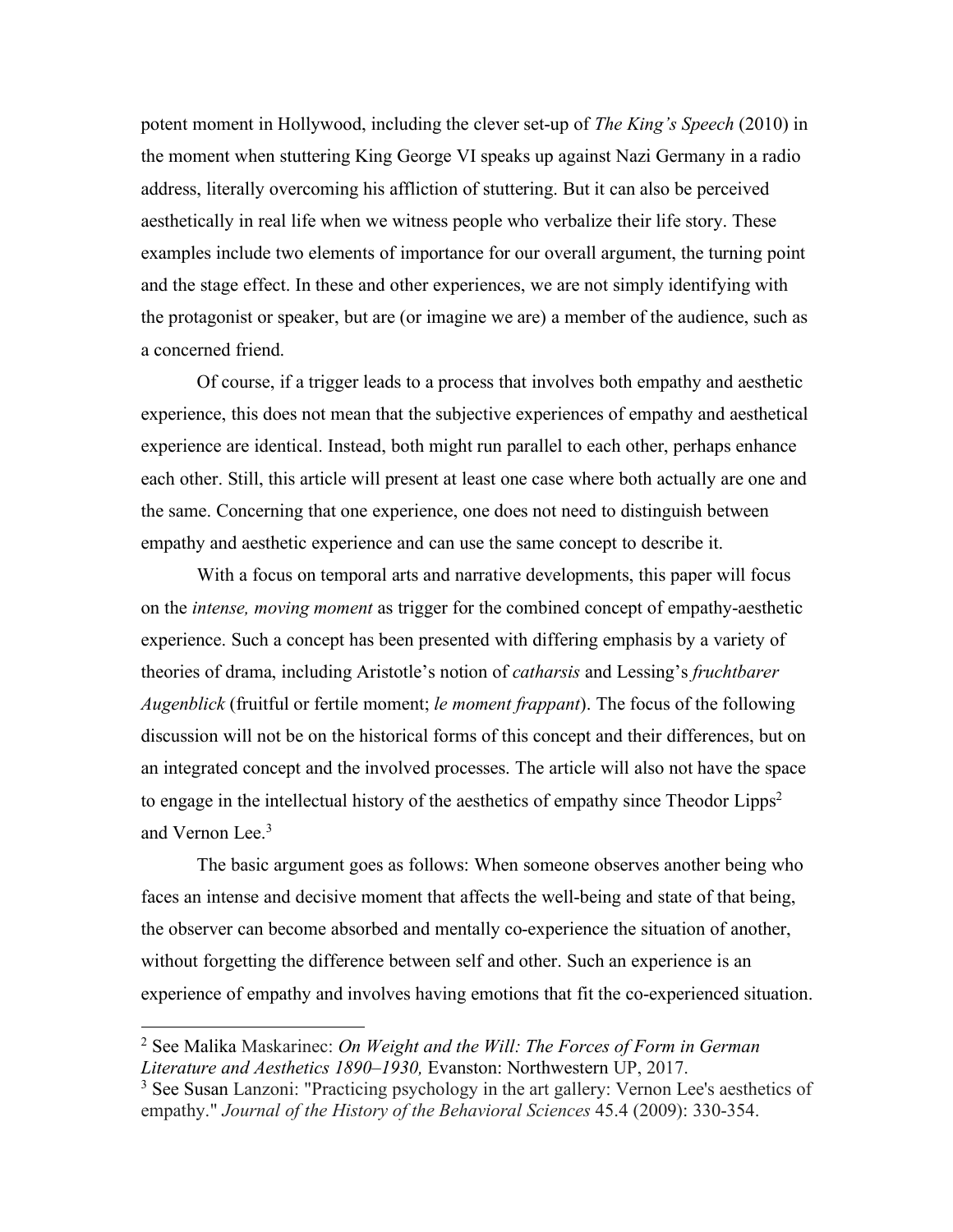It can also be an aesthetic experience under certain conditions. Intensity of the experience is one of these conditions. Another one of these conditions is that the observer does not have the sense that he or she could intervene in the observed events, as is the case in fictional events, in narrated events ("this is what happened to me"), and in a range of cases where the observer has some distance from the events.

The criterion of aesthetic distance has a long history in art and philosophy.4 For example, it was famously articulated by Edmund Burke in the case of the sublime where he added that the safety of the observer has to be guaranteed, like the spectator on the shore who observes a shipwreck (an image by Lucretius with an illustrious history<sup>5</sup>). Art, fiction, and narrative operate in a space of aesthetic distance.<sup>6</sup> This distance can allow for, but does not have to include, aesthetic judgment and the reflection on formal aspects of the artwork.7 One might speculate that the combination of intense absorption and simultaneous inability to intervene creates the typical aesthetic emotion of an (internal) being-moved since there is no release of action possible. (However, there are other possibilities that explain the emergence of the aesthetic experience of being-moved apart from this sense associated with the inability to intervene. For example, it could be a reward function that trains us for paying attention. There are also forms of art and aesthetical experience that include audience participation of some form where aesthetic distance takes on more complex forms). We are still far from understanding this aesthetic distance well, and will come back to it below.

<sup>&</sup>lt;sup>4</sup> For an account of two lines of tradition, see Gerald C. Cupchik: "The evolution of psychical distance as an aesthetic concept," *Culture & Psychology* 8.2 (2002): 155-187. <sup>5</sup> See Hans Blumenberg: *Shipwreck with Spectator: Paradigm of a Metaphor for Existence*. Cambridge: MIT Press, 1997.

<sup>6</sup> Winfried Menninghaus et al. describe aesthetic distance as the first of two factors of finding enjoyment in negative emotions in artworks, see Winfried Menninghaus, et al.: "The Distancing–Embracing model of the enjoyment of negative emotions in art reception." *Behavioral and Brain Sciences* (2017): 1-58. They leave open the question of whether aesthetic distance might also be an element of art reception in general or a prerequisite also of the aesthetic reception of positive emotions.

 $<sup>7</sup>$  For a discussion of some recent approaches to value judgment and autonomy driven</sup> forms of aesthetics, see Noël Carroll: "Recent approaches to aesthetic experience," *The Journal of Aesthetics and Art Criticism* 70.2 (2012): 165-177.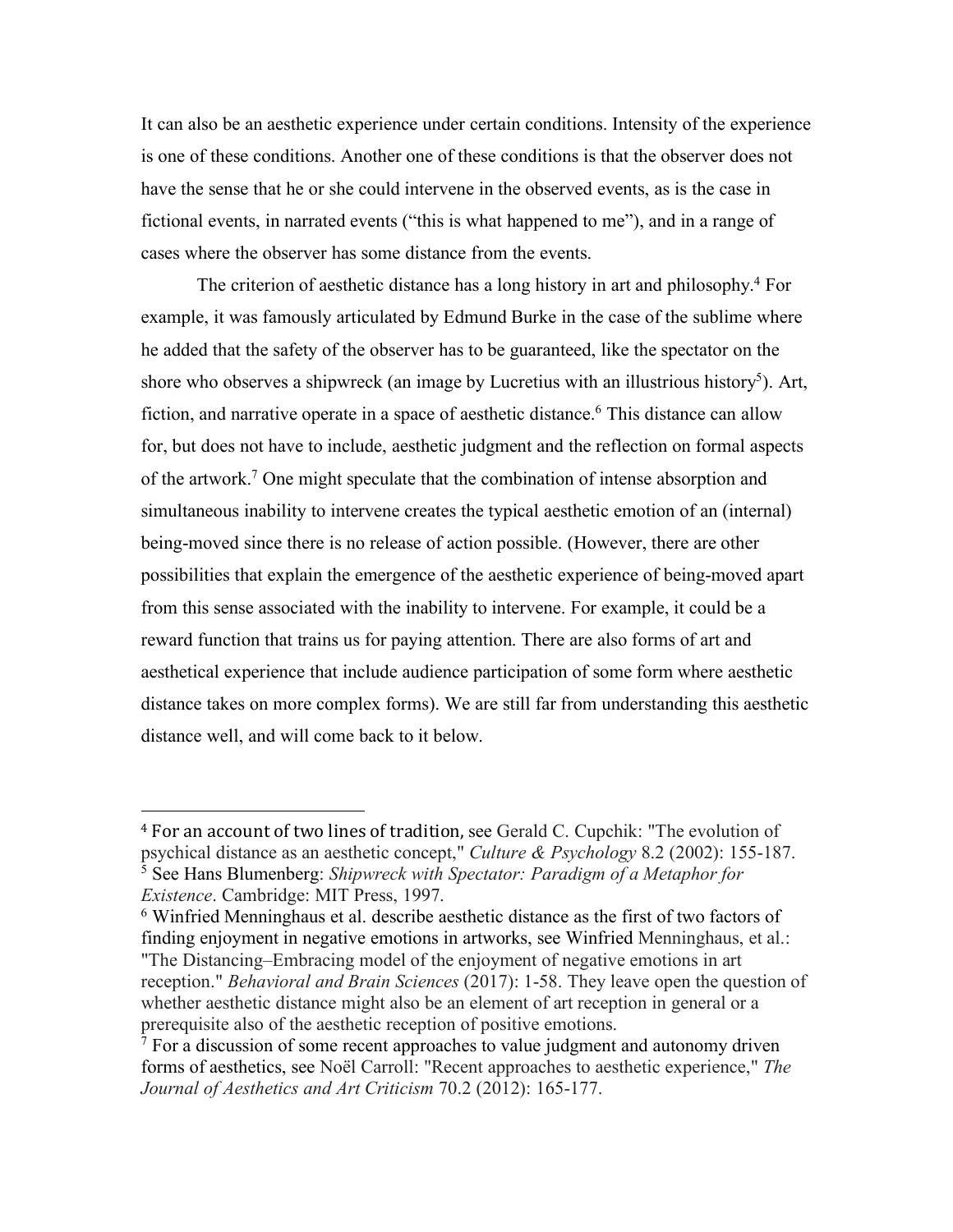In addition to aesthetic distance, there are several other conditions that have to be met for an experience to be an aesthetic experience. However, there is no agreement about the complete list and status of these conditions. They also vary widely for different people. Later, we will touch on some of the possible additional conditions, such as the stage-effect, the looping moment in a narrative chain, and the kind of emotions involved. However, there is much disagreement about these conditions; instead of conditions they could also be mere effects. What all of these conditions or effects have in common is that they intensify the experience of the moment and keep leading back to the decisive moment. Intensity in this sense could be described as being two-dimensional. It involves emotions in the moment of perception and thus can be measured physiologically, for example via goose bumps. It also involves a prolonging of time beyond the actual duration of the perception. This second dimension of intensity includes memory and the narrative unfolding or looping.

Of course, not every intense experience is aesthetic. Other intense experiences are also tied to the perception of a single moment, such as an accident, a traumatic event, success, or a surprising win in the lottery. There are some borderline experiences, such as sports and eroticism, that fit most of the features we will address in the following. Some of these issues will be addressed in the following, but there are more riddles than can be solved in this short space.

What we have covered so far is not exceptionally new; the uncommon explanation I wish to give concerns the emphasis on the decisive moment. The key issue concerns how intensity can be described and how it comes about. In particular, this article will suggest that the heightened importance of the decisive moment can be described as a recursive reception structure. People who are absorbed by a specific moment imagine and experience the future and the past of this moment, consider alternative developments and alternative versions of the events, including counterfactuals, thereby mentally looping back and forth to the moment, making it the "knot" of temporal developments.<sup>8</sup> This

<sup>&</sup>lt;sup>8</sup> This recursive reception structure is similar to what Monika Fludernik has described as narrative experience that retrospectively bridges the distance to a narrated event, see Monika Fludernik: *Towards a 'Natural' Narratology*, London and New York: Routledge, 1996.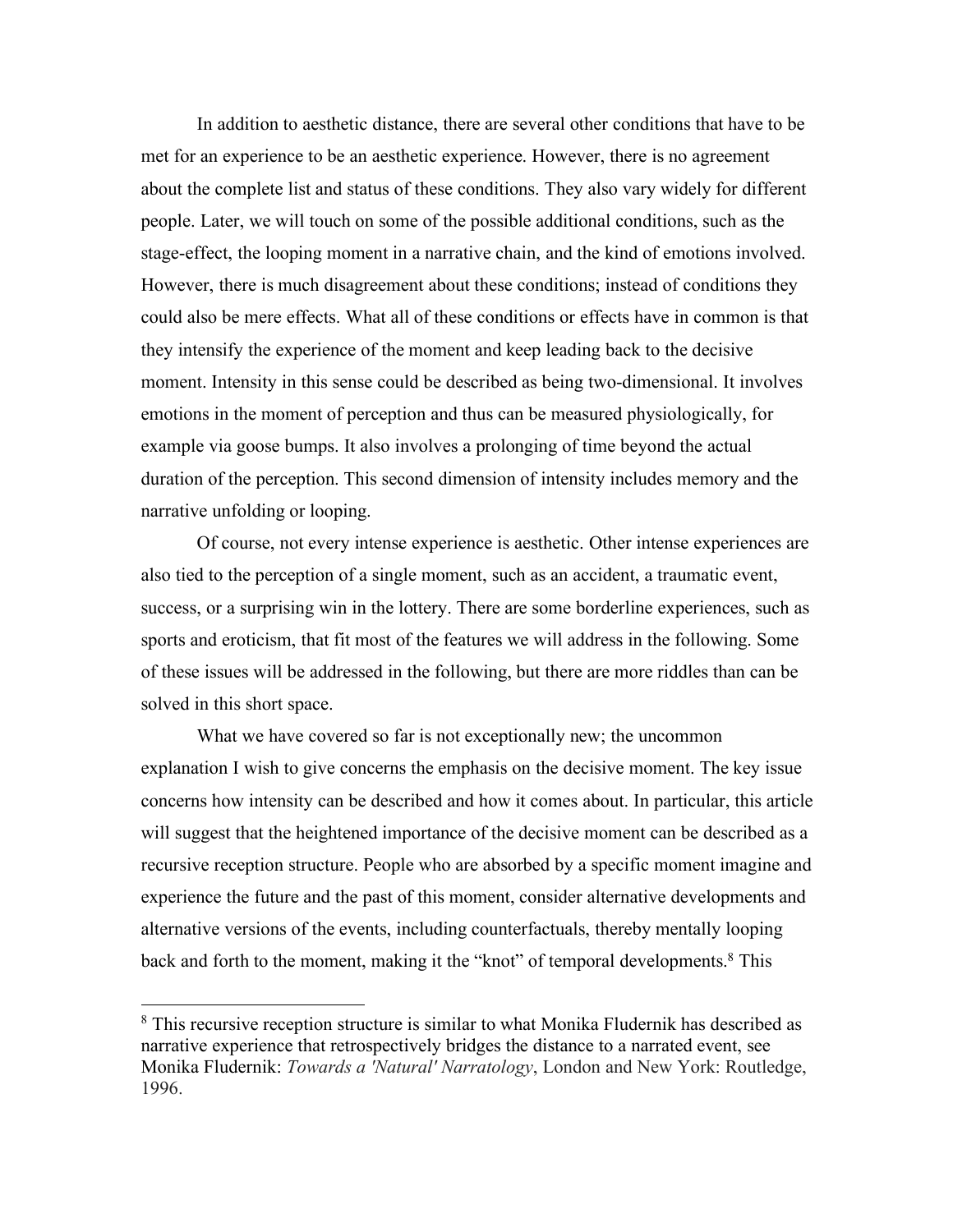mental activity of looping back and forth will be described with the help of Theodor Ephraim Lessing below. An example can be the hesitation of a person before a decisive action. In the weighing of this moment, the possible future outcomes and the present moment are already intermingled. And even retrospectively, the observer might revisit this earlier moment and connect it with its consequences, while comparing it to other possible outcomes had a different action been chosen.

That the moment is heightened and prolonged means that we consider it more than once and view it as a multidimensional event. This holding-on to the moment results in an oscillation of moving from the moment to its preceding and following moments and the consideration of alternative developments. This looping is where empathy and aesthetic experience come together. As observers, we co-experience the situation of the other and we are likely aesthetically moved by it, literally, by moving along the real and potential developments. And it is here where we create the precise aesthetic distance required for the intense experience: we create the role of observer who has enough distance to consider the non-present moments of the other, but we are close enough to feel the relevance of the future we anticipate for the other. This observer assumes a special relationship with the other, close perhaps to a second-person perspective to the other (which tends to involve some moments of first and third-person perspective).

We can experience the moments of our own life in this form, in special moments of significance where we hesitate and go back and forth. In that case, we split ourselves off from the present moment and become observers of ourselves. We can also reexperience moments of our past in this way, especially those decisive moments that we retrospectively recognize as bringing about change and conversion (for these kind of moments, it seems to be not uncommon, that we only recognize them after the fact and that we change our perspective on them and also shift which moments of our life we view as decisive). Jerome Bruner has suggested that life stories and especially turning points connect fiction and the experience of real life.<sup>9</sup>

It is probably more common for us to experience the life of others in this way but others whose life we follow for a moment from a first-person perspective. It is when

<sup>9</sup> See Jerome Bruner: *Making Stories: Law, Literature, Life*, Cambridge, Mass.: Harvard University Press, 2003.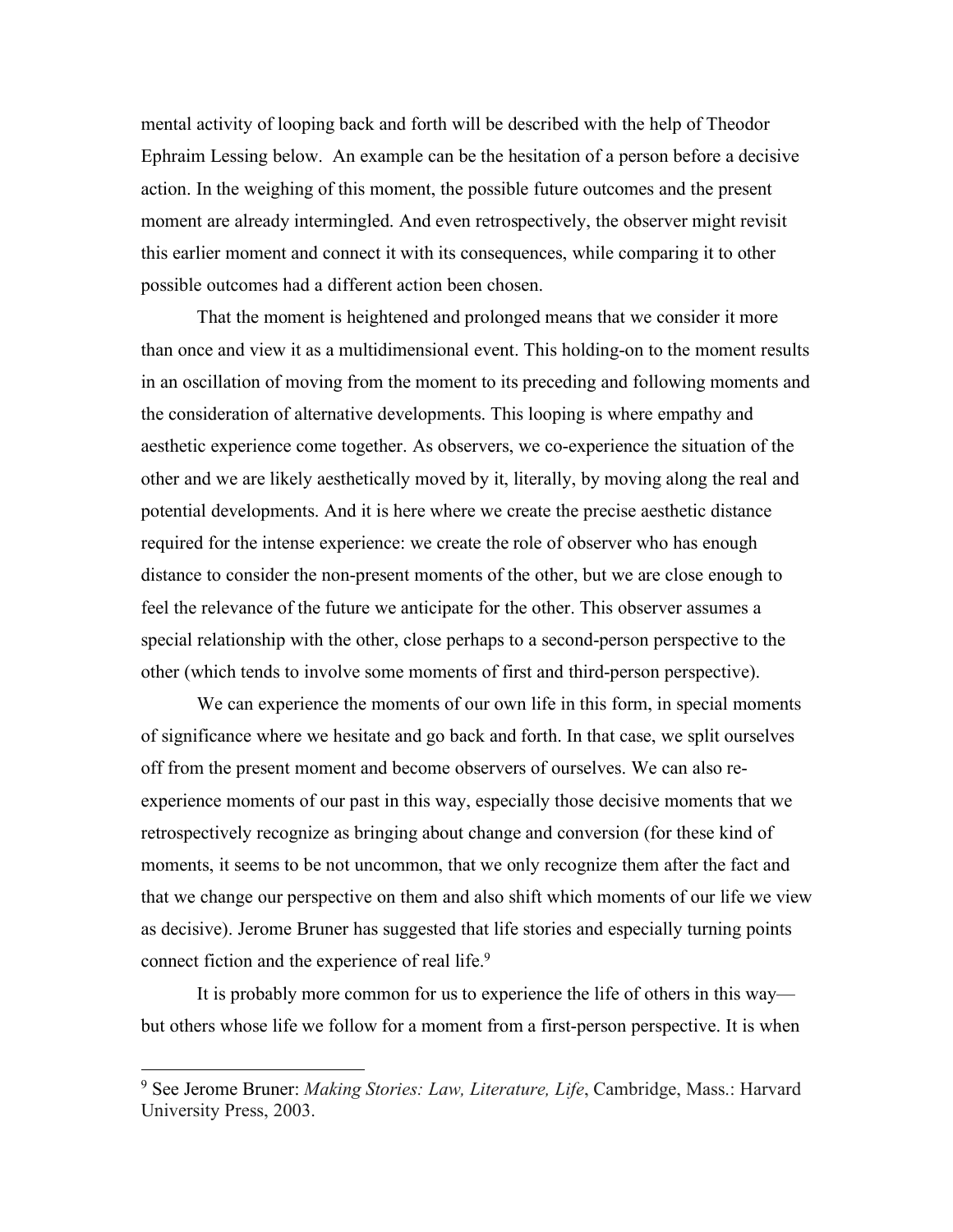we co-experience the situation of another that it is more likely that we can "freeze" the moment, as people say, and hold on to this moment in our memory. It turns out not to be a freezing at all, but rather a dynamic movement of considering all possibilities and alternative outcomes that are encapsulated in the one moment. In our own life, we are rarely able to "freeze" time, but as spectators, we have this liberty.

Lessing famously describes such as looping back and forth to and from the heightened moment in *Laocoon*:

Kann der Künstler von der immer veränderlichen Natur nie mehr als einen einzigen Augenblick, und der Maler insbesondere diesen einzigen Augenblick auch nur aus einem einzigen Gesichtspunkte, brauchen; sind aber ihre Werke gemacht, nicht bloß erblickt, sondern betrachtet zu werden, lange und wiederholtermaßen betrachtet zu werden: so ist es gewiß, daß jener einzige Augenblick und einzige Gesichtspunkt dieses einzigen Augenblickes, nicht fruchtbar genug gewählet werden kann. Dasjenige aber nur allein ist fruchtbar, was der Einbildungskraft freies Spiel läßt. Je mehr wir sehen, desto mehr müssen wir hinzu denken können. Je mehr wir darzu denken, desto mehr müssen wir zu sehen glauben. In dem ganzen Verfolge eines Affekts ist aber kein Augenblick, der diesen Vorteil weniger hat, als die höchste Staffel desselben. Über ihr ist weiter nichts, und dem Auge das Äußerste zeigen, heißt der Phantasie die Flügel binden, und sie nötigen, da sie über den sinnlichen Eindruck nicht hinaus kann, sich unter ihm mit schwächern Bildern zu beschäftigen, über die sie die sichtbare Fülle des Ausdrucks als ihre Grenze scheuet. Wenn Laokoon also seufzet, so kann ihn die Einbildungskraft schreien hören; wenn er aber schreiet, so kann sie von dieser Vorstellung weder eine Stufe höher, noch eine Stufe tiefer steigen, ohne ihn in einem leidlichern, folglich uninteressantern Zustande zu erblicken. Sie hört ihn erst ächzen, oder sie sieht ihn schon tot.

[...] Unter den alten Malern scheinet Timomachus Vorwürfe des äußersten Affekts am liebsten gewählet zu haben. Sein rasender Ajax, seine Kindermörderin Medea waren berühmte Gemälde. Aber aus den Beschreibungen, die wir von ihnen haben, erhellet, daß er jenen Punkt, in welchem der Betrachter das Äußerste nicht sowohl erblickt, als hinzudenkt, jene Erscheinung, mit der wir den Begriff des Transitorischen nicht so notwendig verbinden, daß uns die Verlängerung derselben in der Kunst mißfallen sollte, vortrefflich verstanden und miteinander zu verbinden gewußt hat. Die Medea hatte er nicht in dem Augenblicke genommen, in welchem sie ihre Kinder wirklich ermordet; sondern einige Augenblicke zuvor, da die mütterliche Liebe noch mit der Eifersucht kämpfet. Wir sehen das Ende dieses Kampfes voraus. Wir zittern voraus, nun bald bloß die grausame Medea zu erblicken, und unsere Einbildungskraft gehet weit über alles hinweg, was uns der Maler in diesem schrecklichen Augenblicke zeigen könnte. Aber eben darum beleidiget uns die in der Kunst fortdauernde Unentschlossenheit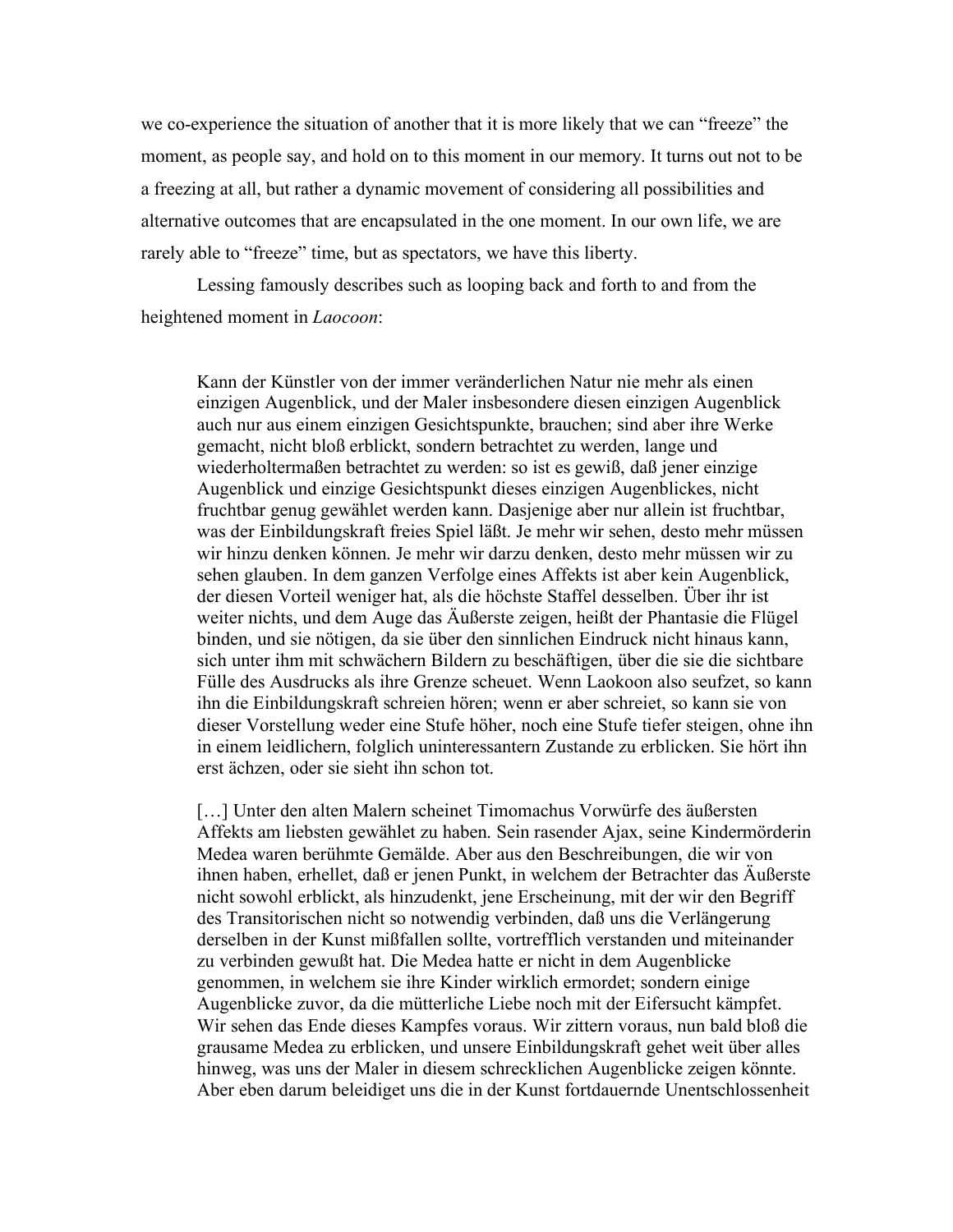der Medea so wenig, daß wir vielmehr wünschen, es wäre in der Natur selbst dabei geblieben, der Streit der Leidenschaften hätte sich nie entschieden, oder hätte wenigstens so lange angehalten, bis Zeit und Überlegung die Wut entkräften und den mütterlichen Empfindungen den Sieg versichern können.<sup>10</sup>

Since the artist can use but a single moment of ever-changing nature, and the painter must further confine his study of this one moment to a single point of view, while their works are made not simply to be looked at, but to be contemplated long and often, evidently the most fruitful moment and the most fruitful aspect of that moment must be chosen. Now that only is fruitful which allows free play to the Imagination. The more we see the more we must be able to imagine; and the more we imagine, the more we must think we see. But no moment in the whole course of an action is so disadvantageous in this respect as that of its culmination. There is nothing beyond, and to present the uttermost to the eye is to bind the wings of Fancy, and compel her, since she cannot soar beyond the impression made on the senses, to employ herself with feebler images, shunning as her limit the visible fulness already expressed. When, for instance, Laocoon sighs, imagination can hear him cry; but if he cry, imagination can neither mount a step higher, nor fall a step lower, without seeing him in a more endurable, and therefore less interesting, condition. We hear him merely groaning, or we see him already dead.

[...] Among the old painters Timomachus seems to have been the one most fond of choosing extremes or his subject. His raving Ajax and infanticidal Medea were famous. But from the descriptions we have of them it is clear that he had rare skill in selecting that point which leads the observer to imagine the crisis without actually showing it, and in uniting with this an appearance not so essentially transitory as to become offensive through the continuity conferred by art. He did not paint Medea at the moment of her actually murdering her children, but just before, when motherly love is still struggling with jealousy. We anticipate the result and tremble at the idea of soon seeing Medea in her unmitigated ferocity, our imagination far outstripping any thing the painter could have shown us of that terrible moment. For that reason her prolonged indecision, so far from displeasing us, makes us wish it had been continued in reality. We wish this conflict of passions had never been decided or had lasted at least till time and reflection had weakened her fury and secured the victory to the maternal sentiments.<sup>11</sup>

Of course, Lessing's remarks occur in the context of visual art, which is (traditionally) limited to the depiction of a single moment of a progression. However, in his typical media-cognitive style, he reflects on the way we perceive a single moment and thereby

<sup>10</sup> Theodor E. Lessing: *Laokoön oder Über die Grenzen der Malerei und Poesie,*  Stuttgart: Reclam 1999 [1766], chapter 3.

<sup>11</sup> Theodor Ephraim Lessing: *Laocoon*, trans. Ellen Frothingham, Boston: Roberts Brothers, 1887, p. 16-19.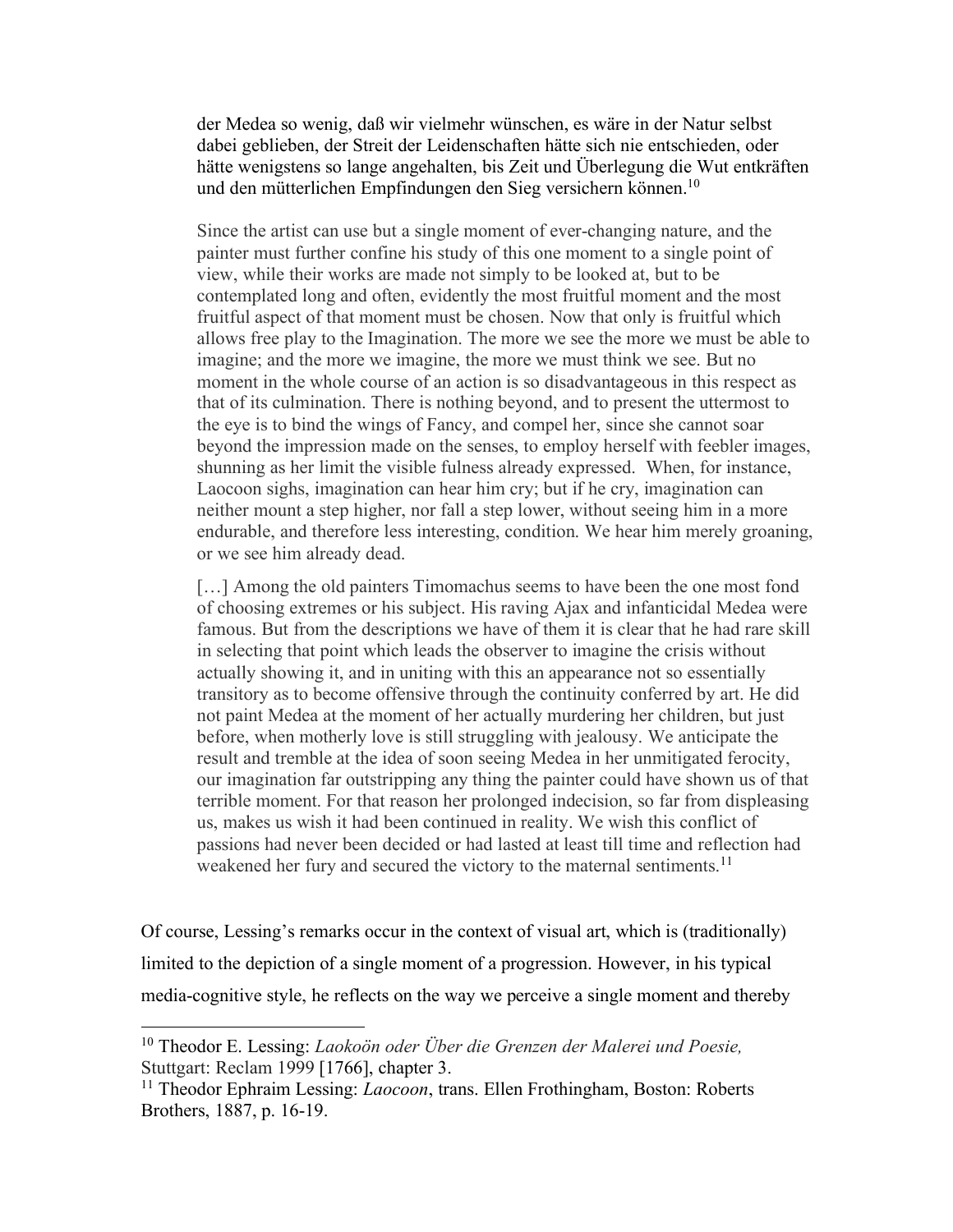focuses on the repeated reflection on this moment that imagines the past and future moments to loop back to this one single moment. Especially vivid is his description of Medea: We imagine the horror that is coming to wish that the moment before would last forever or would give way for another scenario that we know will not come. Intensity of the moment is paired, perhaps paradoxically, with imaging the moments before and after the moment.

Empathy and aesthetic experience are not only coinciding here. Rather, the empathetic co-experience here is with that of a witness who watches Medea and foresees her actions, but cannot intervene. The aesthetic experience consists in the horror of the foresight and the drama of the inner nature of Medea's struggle, seen as if from the safe shore that Burke imagines. The empathetic-aesthetical complex of this experience includes being (or creating) the observer who stands close by and cares, but cannot intervene.

The unity of empathy and aesthetic experience for such triggers as the *fruchtbarer Augenblick* can concern both perception of temporal artworks, such as theatre, as well as real people or beings that are perceived as especially moving. A common enhancer (but not a required condition) of such experience consists of stage-and media-effects, that is the framing of the moment on some ritualized stage that is available for onlookers. Ritualized stages of this kind can be found in a wide range of social institutions: the theatre, the legal court, public examinations, speeches, political arenas, religious settings, performances, but also moments that seem more 'private' but which have been culturally ritualized and are known scenes in our collective consciousness, such as confessions of love. To some degree, all aesthetic reception elevates the observed situation on some kind of stage, even if there is no stage to begin with. These stages train us in developing the mobile consciousness required to be close-by observers.

It should be noted that it is possible that there is a formalistic pattern underlying the heightened experience of the moment. Insofar as we can describe the looping back and forth or the oscillation between presence and future and alternative futures, it could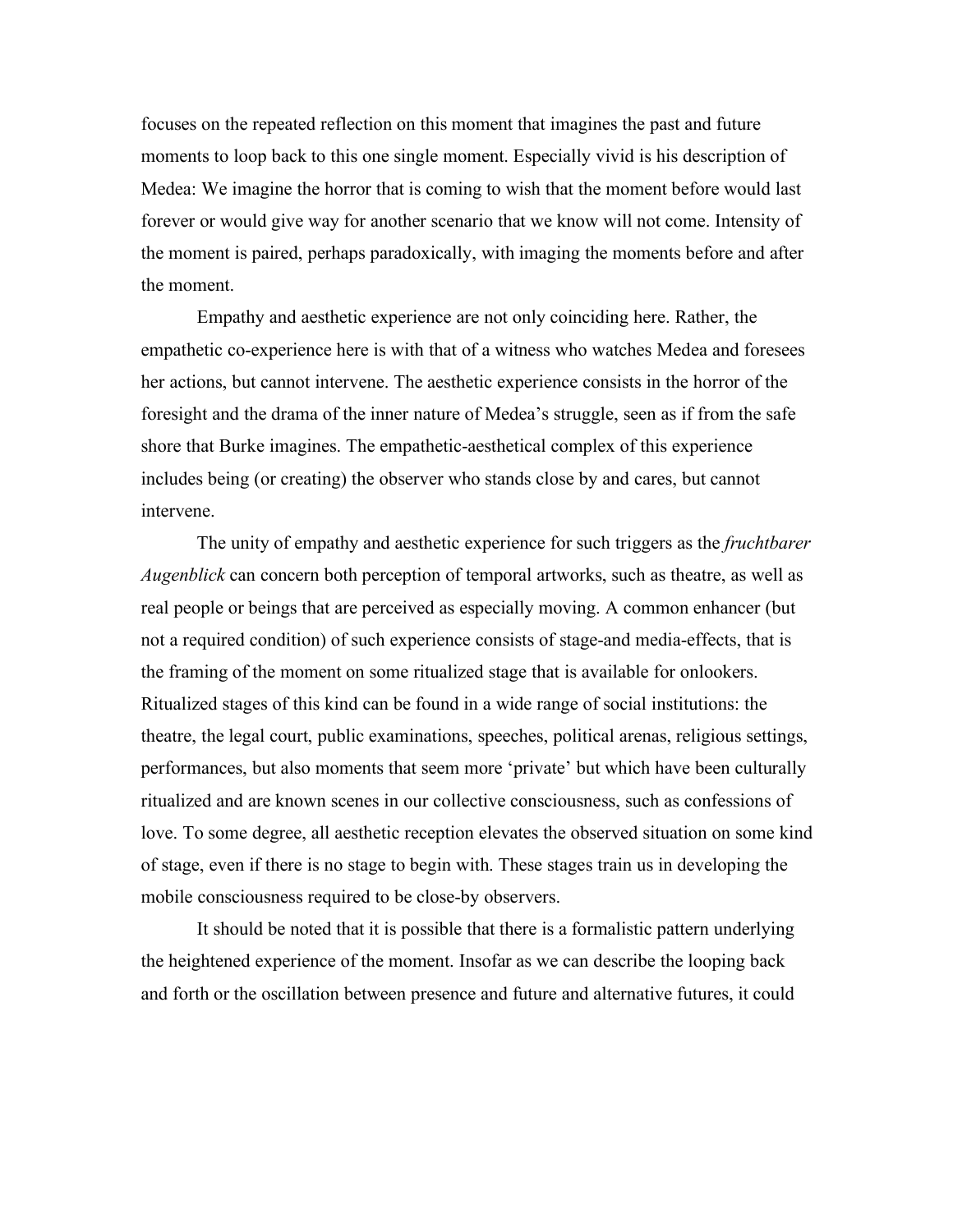be described as paralistic pattern in the sense of Roman Jakobson since the same moment keeps appearing in the temporal progression and thereby gets elevated in the perception.<sup>12</sup>

Behind this basic outline of the argument lies a range of hypotheses, definitions, and evidence.

## **2. Definition of empathy: Co-experience of situation of another**

 

In this article, empathy is defined in a phenomenological way as the co-experience of the situation of another.<sup>13</sup> The co-experience can be focused on strong and immediate emotions, such as pain, sadness or happiness, but it can also involve more complex mental operations, such as the struggling to make a decision, anticipating some events, or reconciling different values.

This definition is wider that the definition of empathy as some form of emotionsharing that is used in neuropsychology. <sup>14</sup> The current working hypothesis in the neurosciences is that observing an emotion in another activates the neural mechanisms in an observer responsible for the production of a similar emotion, with an awareness of the difference between self and other (De Vignemont & Singer, 2006; Decety & Lamm, 2006).15 The neuroscience definition of empathy has the advantage that it can be

<sup>12</sup> Jakobson, Roman: *Linguistik und Poetik*, in: *Ausgewählte Aufsätze.1921-1971,* ed. by Elmar Holenstein and Tarcisius Schelbert, Frankfurt am Main: Suhrkamp, 1979 [1960]), 83-121. See also Winfried Menninghaus, Valentin Wagner, Eugen Wassiliwizky, Thomas Jacobsen and Christine A. Knoop; *The emotional and aesthetic powers of parallelistic diction*, in: *Poetics* 2017 (forthcoming).

<sup>13</sup> For more clarification about this definition, see Fritz Breithaupt: *The Dark Sides of Empathy*, Ithaca: Cornell UP, 2018, Introduction. For a phenomenological understanding of empathy, see also Dan Zahavi and Søren Overgaard, "Empathy without isomorphism: A phenomenological account," in Jean Decety, Ed., *Empathy: From Bench to Bedside*, Cambridge, MA: MIT, 2012: 3-20.

<sup>14</sup> Stephanie Preston, and Frans de Waal: *Empathy: Its ultimate and proximate bases*, in: *Behavioral and brain sciences* 25.1 (2002): 1-20. Claus Lamm, Markus Rütgen, and Isabella C. Wagner: *Imaging empathy and prosocial emotions*, in: *Neuroscience Letters* (2017).

<sup>15</sup> Jean Decety and Claus Lamm: *Human empathy through the lens of social neuroscience*, in: *The Scientific World Journal* 6 (2006), 1146-1163. Frederique de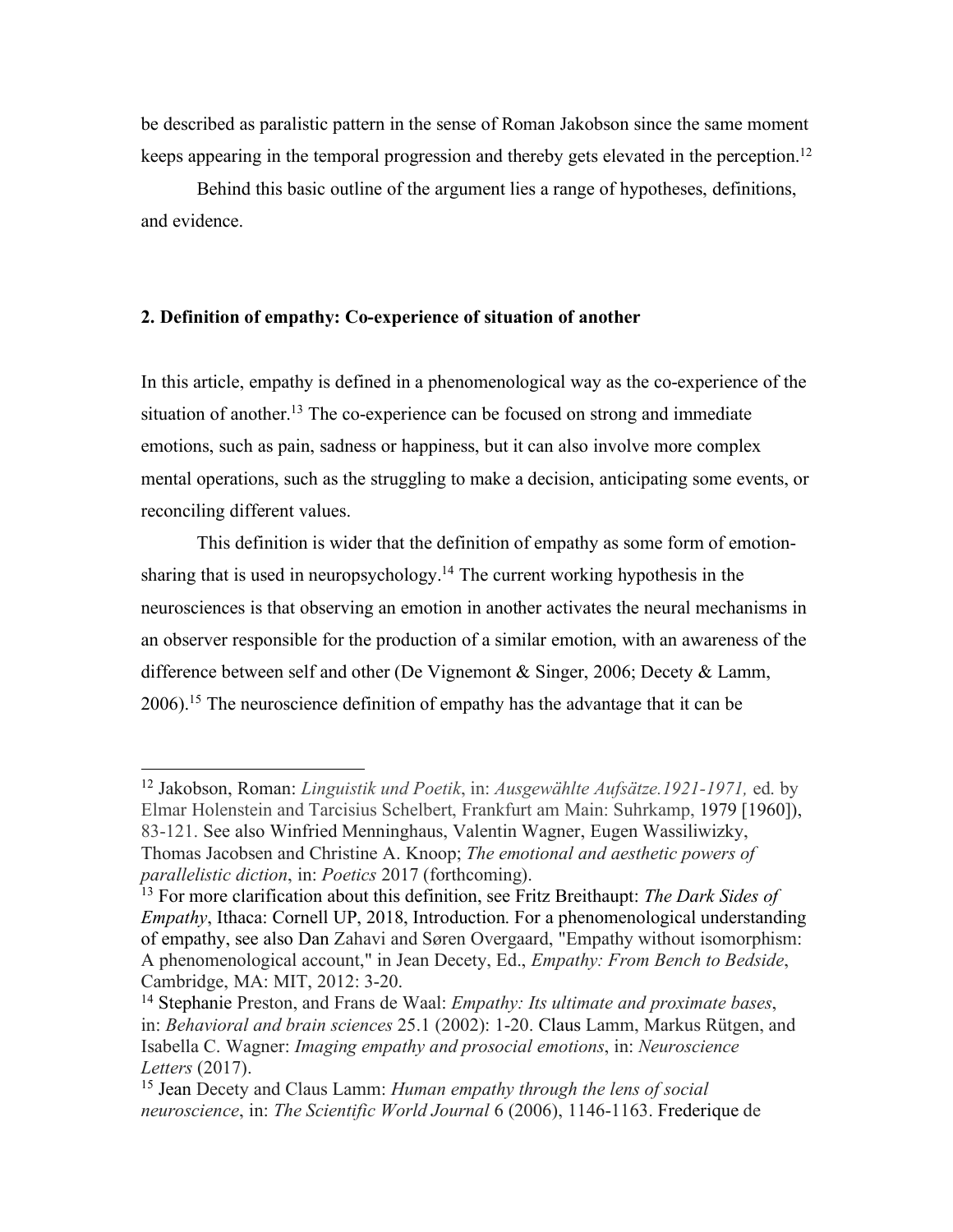measured with current technology of brain imaging. Typically, participants of studies are shown a very brief stimulus (such as, someone hitting or hugging another) and the immediate reaction is measured. However, this measurability also reduces the meaning of empathy to short-lived emotional responses in specific situations. The measurability drives the definition.

Unlike the narrow definition of neuroscience, the definition of co-experience of another's situation is not limited to immediate feeling or sharing of emotions and also includes the affective and non-affective intensity of experiencing the other's situation. By focusing on the situation of the other, it accounts for different perceptions of that situation by empathizer and the target of empathy. The observer typically knows more or less than the person in a situation, and can, for example, see the shark that the swimmer cannot yet see.

#### **3. Aesthetic experience and intensity**

In this paper, the main feature of aesthetic experience is its intensity. However, intensity alone does not describe aesthetic experience well. The intensity of an experience somehow has to remain removed and aesthetic, without shifting into an immediate firstperson experience. Someone who directly experiences great joy or great sadness does not experience these emotions aesthetically. However, a removed observer of these emotions can experience them aesthetically and empathetically. While it would be too naïve and simple to describe the first-person experience as simply immediate, it is also clear that there are some attributes that apply almost exclusively for distanced aesthetic observation. This includes the feeling of being-moved;16 we are not moved by our own fate, but by that of others.

<u> 1989 - Johann Barbert, fransk politik (d. 1989)</u>

Vignemont and Tania Singer: *The empathic brain: how, when and why?,* in: *Trends in Cognitive Sciences* 10, no. 10 (2006): 435-441.

<sup>16</sup> Winfried Menninghaus, Valentin Wagner, Julian Hanich, Eugen Wassiliwizky, Milena Kuehnast and Thomas Jacobsen: *Towards a psychological construct of being moved*. *PloS ONE* 10 (2015) no. 6: e0128451.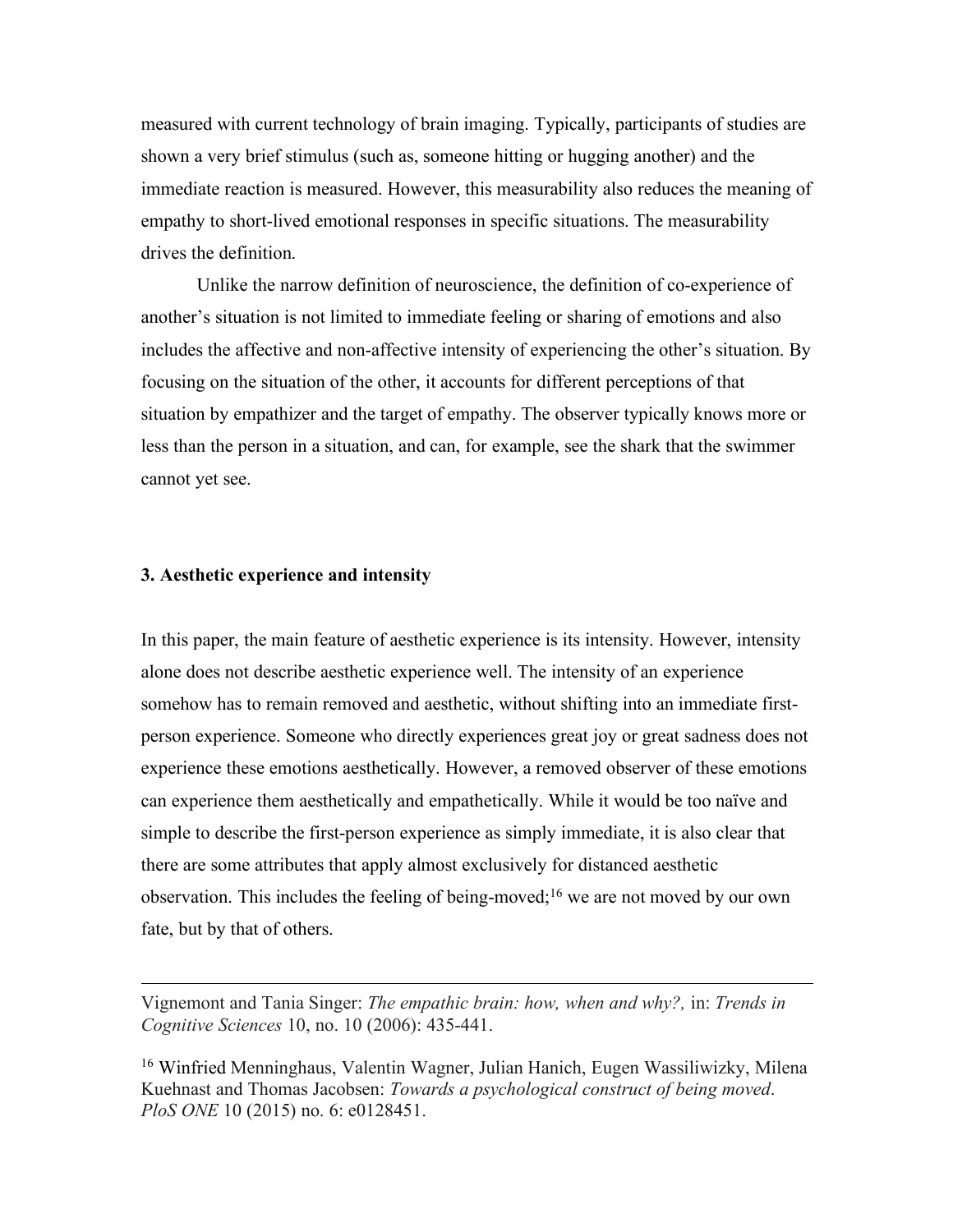The proper distance seems to be key to aesthetic experience. However, there are many open questions about how to define and understand the optimal distance for aesthetic experience. When considering the optimal aesthetic distance between an observer and an observed scene, it is clear that those mental operations that bridge the gap are especially interesting since they suggest a presence without being present. These include the imagination, absorption $17$  and empathy.

Hans-Ulrich Gumbrecht has recently made a sweeping proposal on how to contextualize the experience of intensity. He describes the modern longing for intensity as the counterpoint to a search for tranquility, but as part of the same movement that fluctuates or circulates between phases of relaxation and intensity. <sup>18</sup> Intensity of experience is close to passion that can overwhelm and subject us. It also is open to contingency beyond our control. In this movement, Gumbrecht depicts the overall willingness, longing for, or at least tacit agreement to states in which the subject cedes control of his or her autonomy. Intensity, if we follow Gumbrecht's argument, involves heightened perception because we do not feel that we are in charge of what is happening. Things happen and occur—like in a fairy tale—and we are in awe about it. In this sense, intensity and tranquility can emerge as desired categories of life in a world shaped by individualism and self-effects.

Gumbrecht points to Deleuze as one of the core theorists of intensity.19 Additionally, John Dewey's focus of the connection of art and the heightened experience of the moment comes to mind.20

## **4. We have empathy by aesthesizing the other's situation**

<sup>17</sup> Michael Fried: *Absorption and Theatricality: Painting and Beholder in the Age of Diderot*, Berkeley: Univ of California Press, 1980. For different forms of absorption in reading, see Don Kuiken and Shawn Douglas: *Forms of absorption that facilitate the aesthetic and explanatory effects of literary reading*, in: *Narrative Absorption* 27 (2017): 217-35.

<sup>18</sup> Hans Ulrich Gumbrecht: "Intensität – und existentielle Ästhetik der Gegenwart," Frankfurter Allgemeine Zeitung (Dez. 2, 2017).

<sup>19</sup> Gilles Deleuze and Félix Guattari: *Mille plateaux: Capitalisme et schizophrénie,* Paris: 2. Minuit, 2013 [1980].

<sup>20</sup> John Dewey: *Art as experience*, London: Penguin, 2005 [1934].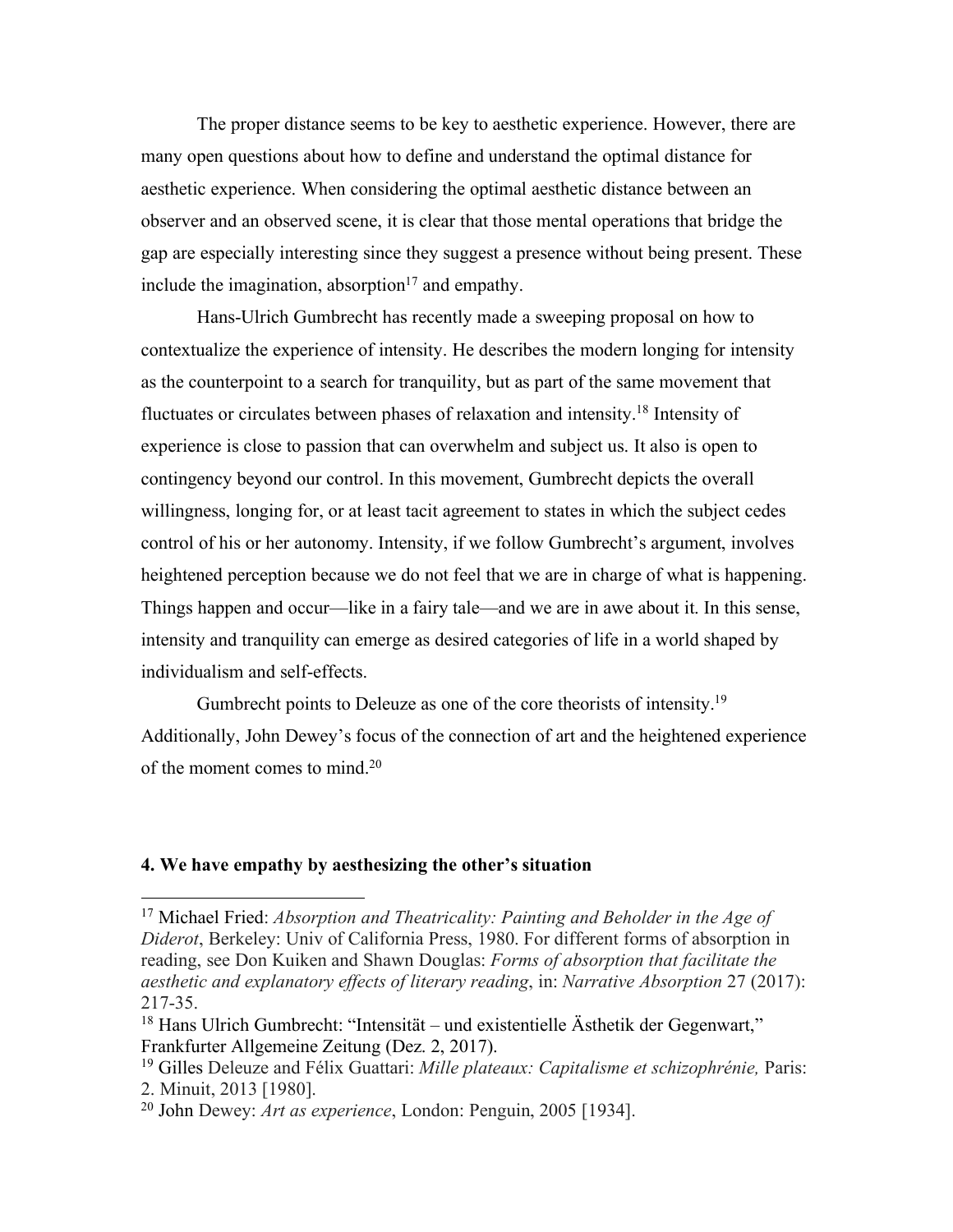There is a core difference between the experience by the empathizer and the target of empathy. Obviously, the observing empathizer is not in the situation of the other and does not need to react to the demands of the situation. At least on some level, the observer is conscious about the difference between himself/herself and the other. And by not being in the actual situation, the observer has the advantage of distance and thereby also clarity.21

When we co-experience another's situation, we tend to view this situation as clear und relatable. In contrast, when we actually face a situation of our own, we are usually more distracted by the variety of sensual stimuli and the space of action, even when the situation is quite demanding. Most people are confused about their own situation, while observers from the outside have a clear picture. Whereas in our first-person experience, we tend to have mixed emotions and second thoughts about many core actions and feelings, the third-person observer can more easily reduce the situation of another to a few major features. This also involves anticipating more than the person in first-person can see or anticipate.

This perception of the third-person observer can be described as "clear" in the sense of Alexander Gottlieb Baumgarten. For Baumgarten, the clarity of sensual perception was the basis of aesthetics. Using this meaning of aesthetics, we can say that the situation of the other is often *clear* to us or clearer than it is for the other himself or herself. More specifically: we can in our imagination put ourselves into the shoes of someone else precisely because their situation seems clear to us. Both of these processes go hand in hand: We can empathize because we can aestheticize—clarify—the situation of the other—and we clarify the situation of the other by co-experiencing his or her situation.

There is a certain attraction in the clarity of empathy. We owe this clarity to a *medium*, that is the other person. Others allow us to experience more aesthetically. Emotionally intense situations, dramatic actions, and decisive moments are especially well suited for empathy since in these instances, the pressure on the other is exceptionally *clear.*

<sup>&</sup>lt;sup>21</sup> For a more complete account of the aesthetic clarity of empathy, see Fritz Breithaupt, *Die dunklen Seiten der Empathie*, Berlin: Suhrkamp, 2017.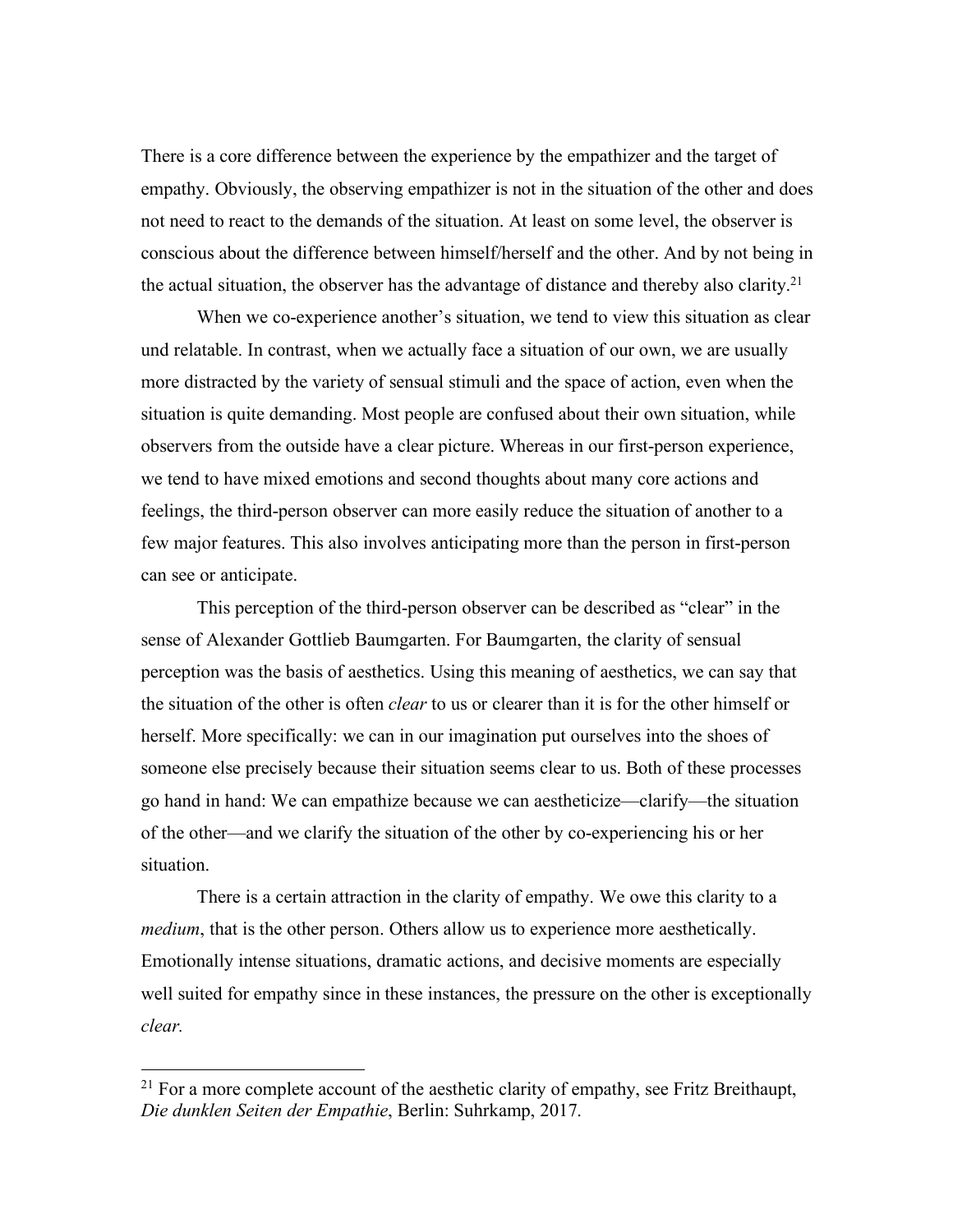What is important to note here is that the clarity of the situation is not just a given, but is also produced by the observer. There are certainly external situations that present themselves as more clear, and there are also situations that may at first lack clarity until an observer brings it about. However, there is always some contribution by the observer.

The observer reacts to something in the situation and then also modifies or purifies the situation to increase that to which he or she reacts. This act of purifying consists of an act of simplifying. Simplifying can make the situation more appealing and thereby intense, but it can also involve a downplaying of the relevance of the situation and thus serve to block empathy.

## **5. Empathy requires triggers**

Empathy requires triggers. In fact, the triggers may be the best evidence for the hypothesis of an aesthetization to bring about empathy. Here is a cursory list of some factors that can trigger or enhance empathy:

1) All those **situations that trigger emotions** are an obvious focus for the observer. Still, there are differences between being oneself in a situation and observing someone else being in a situation. For one, being in a situation involves specific prehistories of that and similar situations. Also, being in a situation can be more confusing then observing it as an observer from a distance. For an observer to share into a situation of another requires some transparency of the situation. If someone cries in a coffeehouse in reaction to a message he or she got on the phone, the observer can relate to the expressed feelings of the other, but does not know their content and trigger. Even the valence of the emotion may remain hidden since the expressions can be misleading; crying can be out of joy, happiness out of schadenfreude etc.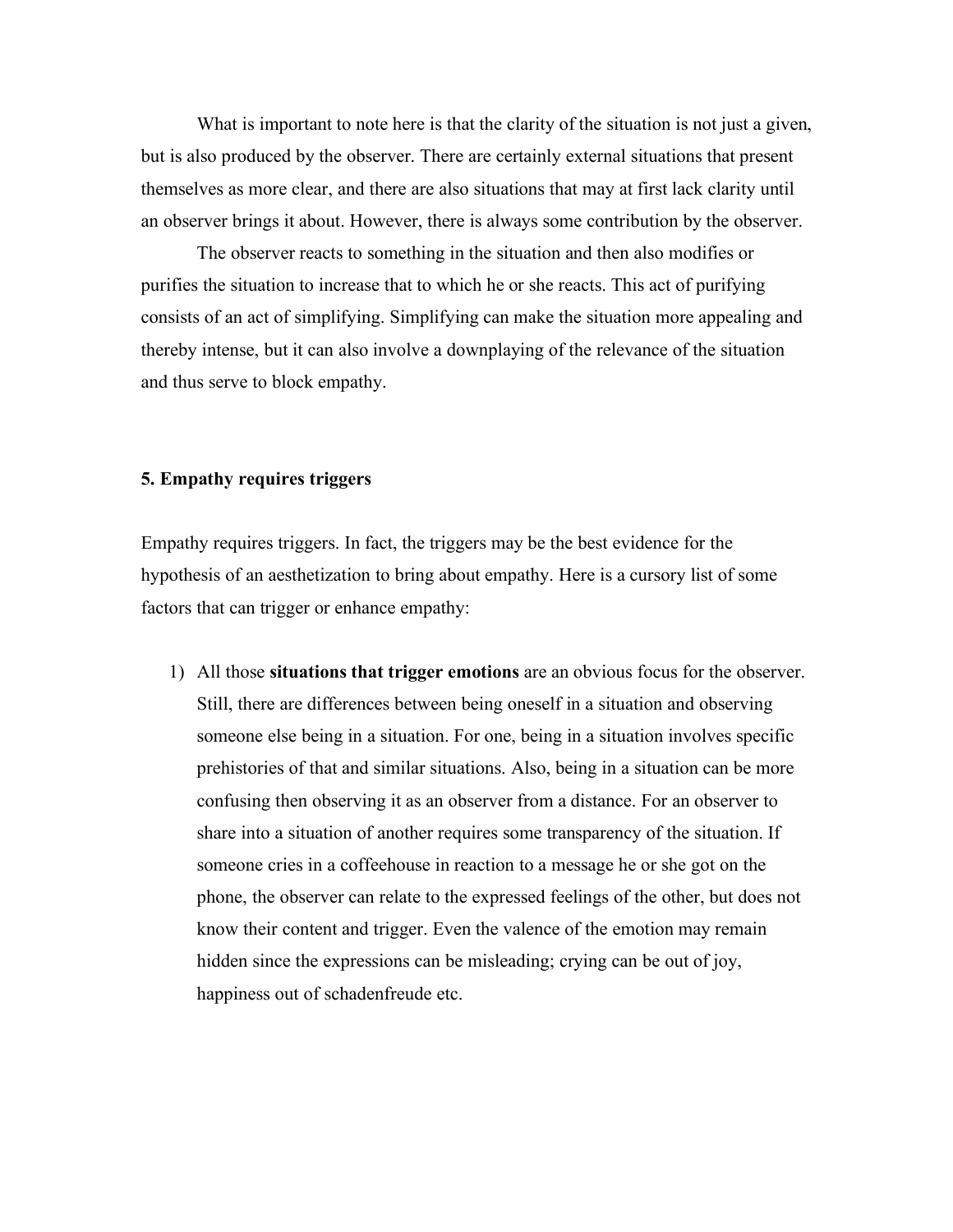- 2) In general, when people **express emotions**, others are more likely to pay attention and react to them. When observing an emotion, people tend to activate the same networks in the brain that bring about a similar emotion.<sup>22</sup>
- 3) Even if the direct mechanism referred to under point 2 does not apply, we tend get involved when we **evaluate emotions** of others. While not every expressed emotion leads to empathy by observers, the expression of emotion operates as a form of signaling for others how to tune in to them (even if they do not copy the emotions). The expressed emotion can serve as a vehicle to assess the situation of the other person. The person crying usually (but not always) views his or her situation as sad. In this case, the mechanisms underlying the Appraisal Theory of Emotion may operate in reversed mode: Because the observer expresses an emotion, the observer derives clues for understanding their situation. This reading of the situation may then also allow the observer to experience this situation vicariously and thereby share the feelings of the other, i.e. have empathy.
- 4) Similar to point 3, we react to a variety of **mental states by others**, including desires, intensions, preferences etc. When we know what someone else desires but does not yet have, we can relate strongly, given also the directionality.
- 5) In general, "**events**" are highlighted in empathy. Events are framed episodes for which most people agree about begin and end of the event structure.<sup>23</sup>
- 6) Empathy is more likely in **clear situations** in which the emotions and states, but also the pressures and opportunities of the other are well defined and perceivable by an observer. (This clarity may in fact we one that only the observer can comprehend. It may well be that the person in the situation is more confused). The clarity of the situation allows the observer to form specific expectation of what will happen or has happened before.
- 7) Empathy is more likely when there is a **development** (perhaps but not necessarily with a before and after structure). Stagnation is not well suited for empathy. In

<sup>&</sup>lt;sup>22</sup> See again De Vignemont & Singer, 2006; Decety & Lamm, 2006.

<sup>23</sup> See the event border theory by Gabriel Radvansky and Jeffrey Zacks: *Event Cognition*. Oxford: Oxford UP, 2014. See also: Andrew Hamilton and Fritz Breithaupt: *These things called event: Toward a unified narrative theory of events*, in: *Sprache und Datenverarbeitung (SDV) 37*, 1-2, 17-33.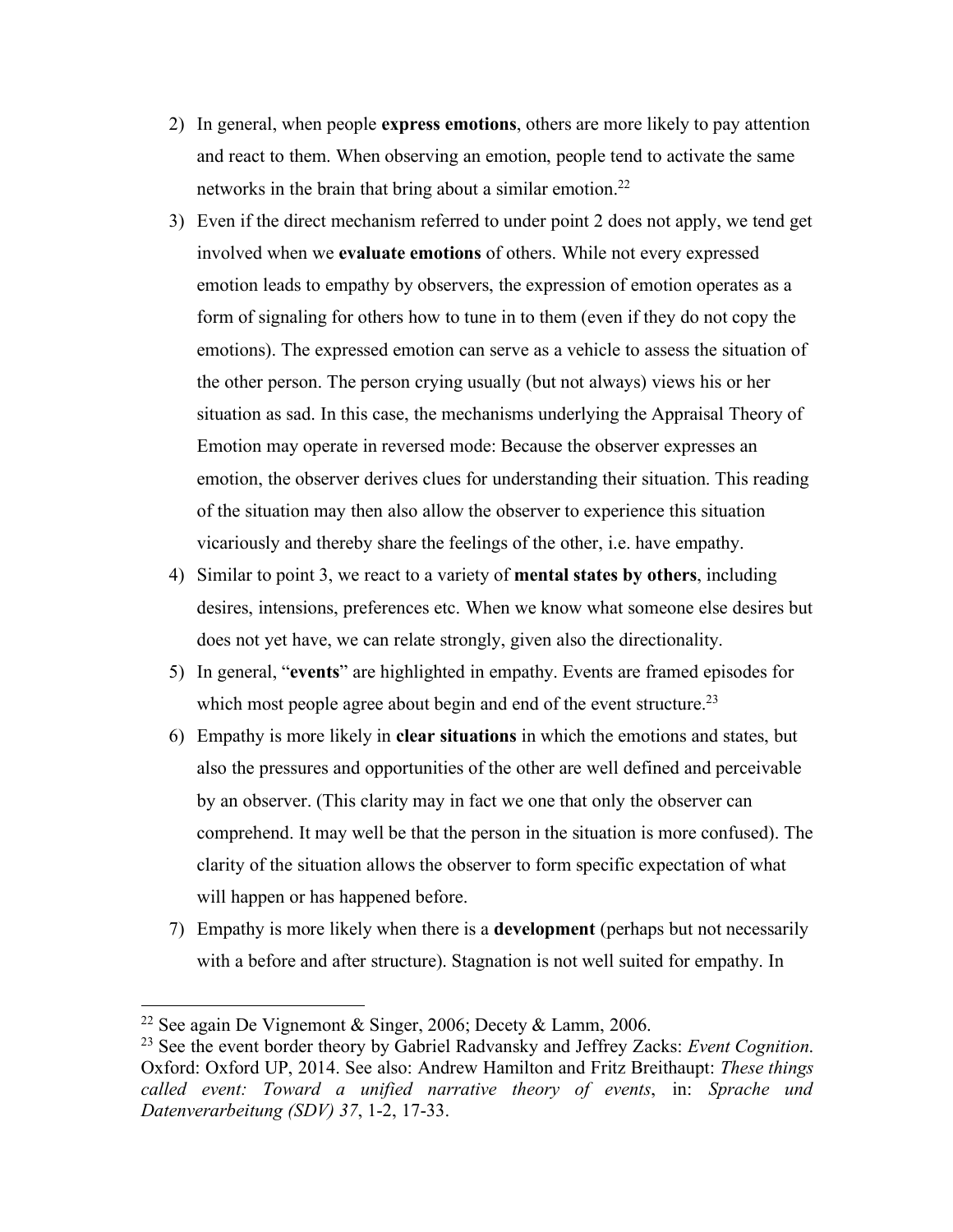general, Jerome Bruner and others have made the suggestion that narratives with their focus on developments are our proxy of perceiving the personality of others.24

- 8) The development structure becomes intensified in before & after structures and especially **decisive moments**. The moment in that someone has to make a decision, has to act, has to choose is privileged in human perception in many ways. Hollywood movies have their own dramaturgy of decision making and obvious turning points that highlight this decision making.
- 9) **Physical movement** has been described as one of the more "direct" or "immediate" trigger of shared experience.<sup>25</sup> Physical movement may not rely on some direct copying via mirror neurons or even the Perception Action Model, but instead be a case of embodied cognition in a situation. It is interesting to note that physical movement also serves as a bridge to people we do not know, such as anonymous athletes performing.
- 10) **Antagonistic** relationships support side-taking by bystanders and observers, which is a likely precursor for perspective-taking and empathy.<sup>26</sup> Humans make decisions of sympathy and aversion very quickly. Situations of conflict between two parties lead many observers to mentally choose between both sides. Once people have chosen, they seem more likely to enhance the positive evaluation of this side, take their perspective and also to feel empathy.
- 11) **Positive attitudes toward specific other(s)** the likeliness of empathy strongly. Positive attitudes may be a result of personal knowledge of the other, but also extend to in-group biases.<sup>27</sup>
- 12) Similar to point 11, our **knowledge of others and our familiarity** with them enhances the likeliness of empathy**.**

<sup>24</sup> See Bruner, 2003.

<sup>25</sup> Vitorio Gallese: *The roots of empathy: the shared manifold hypothesis and the neural basis of intersubjectivity,* in: *Psychopathology* 36.4 (2003): 171-180.

<sup>26</sup> Fritz Breithaupt: *A three-person model of empathy*, in: *Emotion Review* 4.1 (2012), 84- 91.

<sup>27</sup> See Miles Hewstone, Mark Rubin, and Hazel Willis: "Intergroup bias," *Annual review of psychology* 53.1 (2002): 575-604.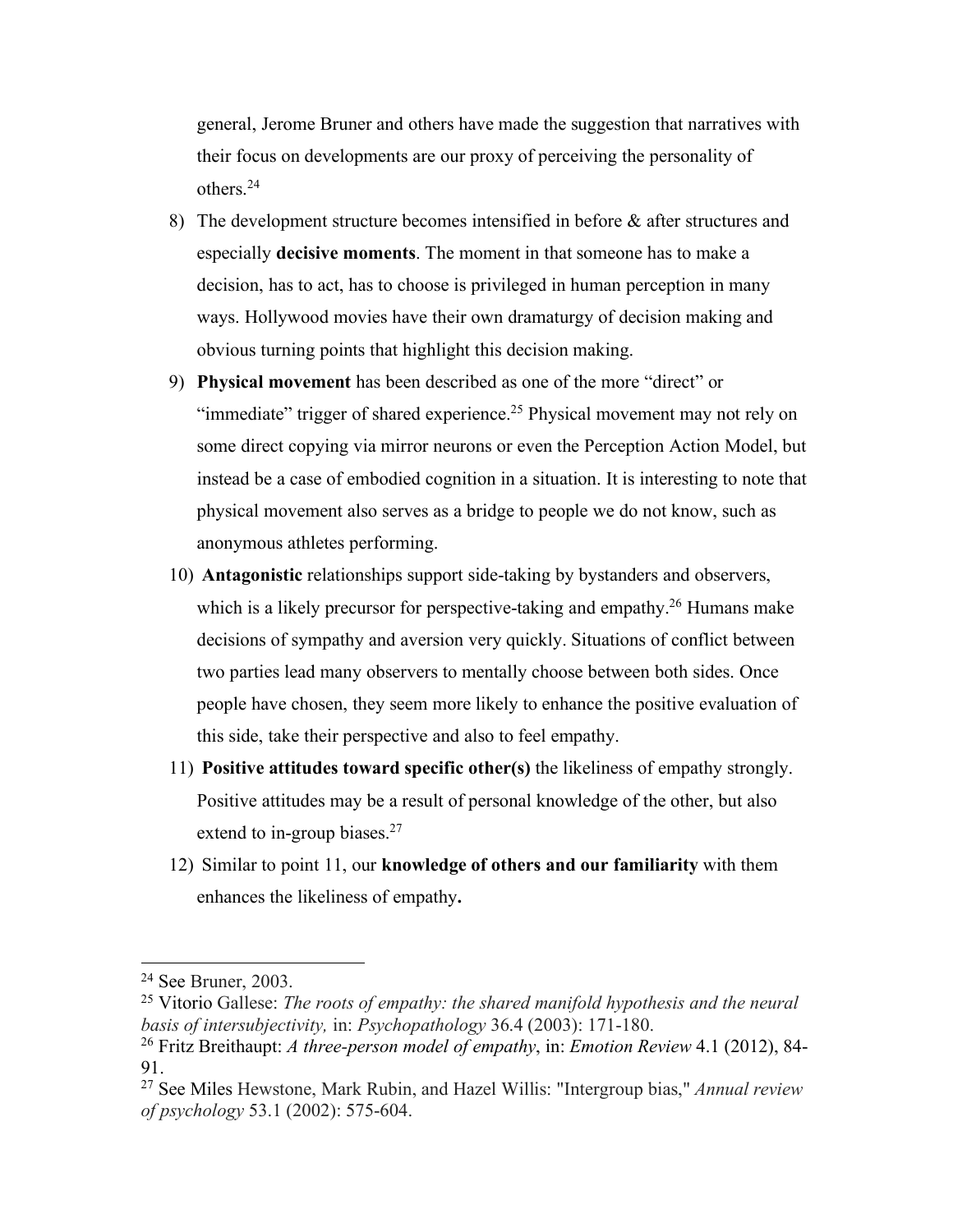- 13) **Romantic and erotic experience** of others lead us to focus on others and to share their experiences. In erotic experiences, the reactions by the others can subjectively be felt and experienced as if they were experiences of our own body.
- 14) **Novelty and other means of getting attention** also increase the likeliness of empathy.
- 15) **Culturally emphasized situations** receive more attention than others. Different cultures emphasize different forms of behavior and find ways to enhance, perhaps ritualize specific situations in various ways. There is probably no form of behavior of relevance for empathy that is not strongly influenced by cultural factors. One culture may emphasis sensitivity to children, while others may practice ignorance to children; some cultures celebrate the success of leaders in vicarious ways, while others rarely engage in such behavior.

If one considers this list, one can notice a strong emphasis on decisiveness, intensity, and clarity. This is no surprise. It is likely that both sides of the empathizer and the situation interact here: The more decisive, intense, or event-focused the situation is, the more likely will the observer react empathetically. And reversely, the more the observer is able to turn the situation into a focused situation of another that is intense, decisive, and meaningful, the more likely he or she will be emotionally involved.

As indicated, clarity is at the center of this reorganization of a situation to connect an observer and the observed being in a specific situation. Clarity does not mean that the situation is harmonious or simple. A tragic situation can be crystal clear. Instead, the clearest situations are most demanding.

This demanding nature of the clear situation will be central for our following thoughts. For now, it is enough to mark that Baumgarten's notion of aesthetics as clear is a key to considering empathy, especially if we are adding a second component to it, namely the demanding nature of the clear.

## **6. Stage Effects: Empathy, but also aesthetic experience, is enhanced by stages**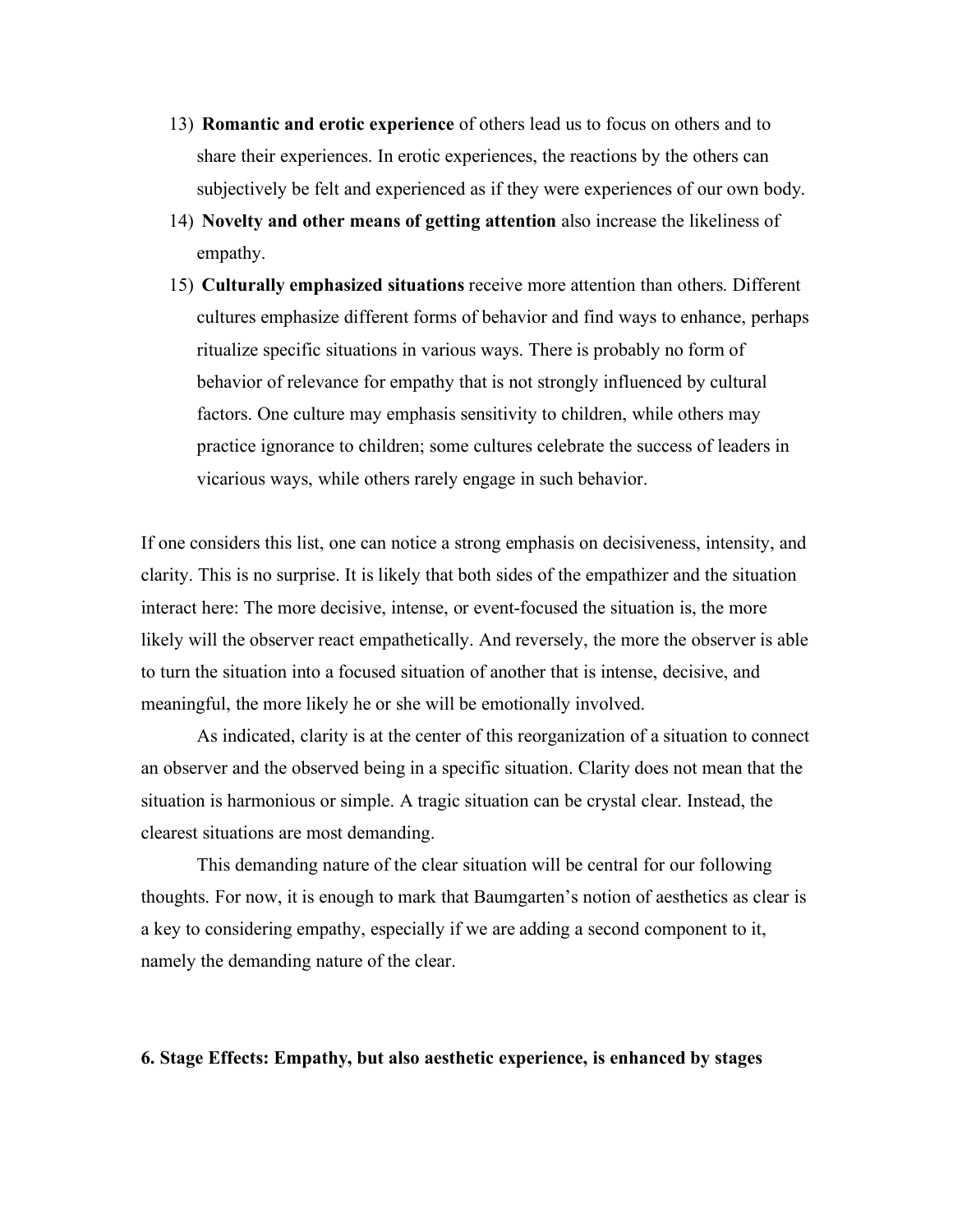There are some situations that enhance both empathy and aesthetical experience. One of them is what one could call the "stage effect." When we observe something that takes place on a stage, for example in a court house, in the theater or in politics, we are somehow already in the proper mental stage to observe the situation carefully, to reflect on the situation of the protagonists or speakers, and to analyze their emotions. This does not in itself suggest that we will feel either empathy or experience the situation aesthetically. However, we are much more likely to do so.

Stages have in common that they create a space for the audience. In fact, the physical architecture of the stages of the world, including theater houses, court rooms, parliament buildings, sport halls, auditoriums, etc., typically reserve more space for the audience than for the performers or actors. Hence, what marks the stage is less the boards for the actors, but rather the division to the audience and the creation of spectators. Being a spectator can mean many things. The historic range includes, for example, the witness, decider as in juries or political arenas, accuser, worshipper, supporter, admirer, learner, and celebrant.

What all of these different forms of stage-audiences have in common is that an observer has a limited and usually ritualized range of actions available vis-à-vis the events on the stage. Additionally, the events on stage are highlighted as that which is to be seen, heard, and witnessed. This state of the events as "to-be-seen" is not a simple feature that is added to all other features to the events on stage. Rather, it changes the appearance of everything that happens on the stage. The spotlight of the theater lightening glows on the skin of the actors, gives all their actions and emotions special relevance and makes them appear more true than things that do not happen on the stage. It seems that virtual stages provided by the electronic social media today maximize stageeffects: Every act of a human being now is available for spectators.

Paul Bloom has criticized empathy for its "spotlight" effect: We unfairly tend to favor those who draw empathy to themselves, over other people.<sup>28</sup> What needs to be stated first is how closely stages and empathy are intertwined. Stages generate or trigger empathy. Once someone stands on a stage people are invited to take his or her

<sup>28</sup> Paul Bloom: *Against Empathy*, New York: Harper Collins, 2016.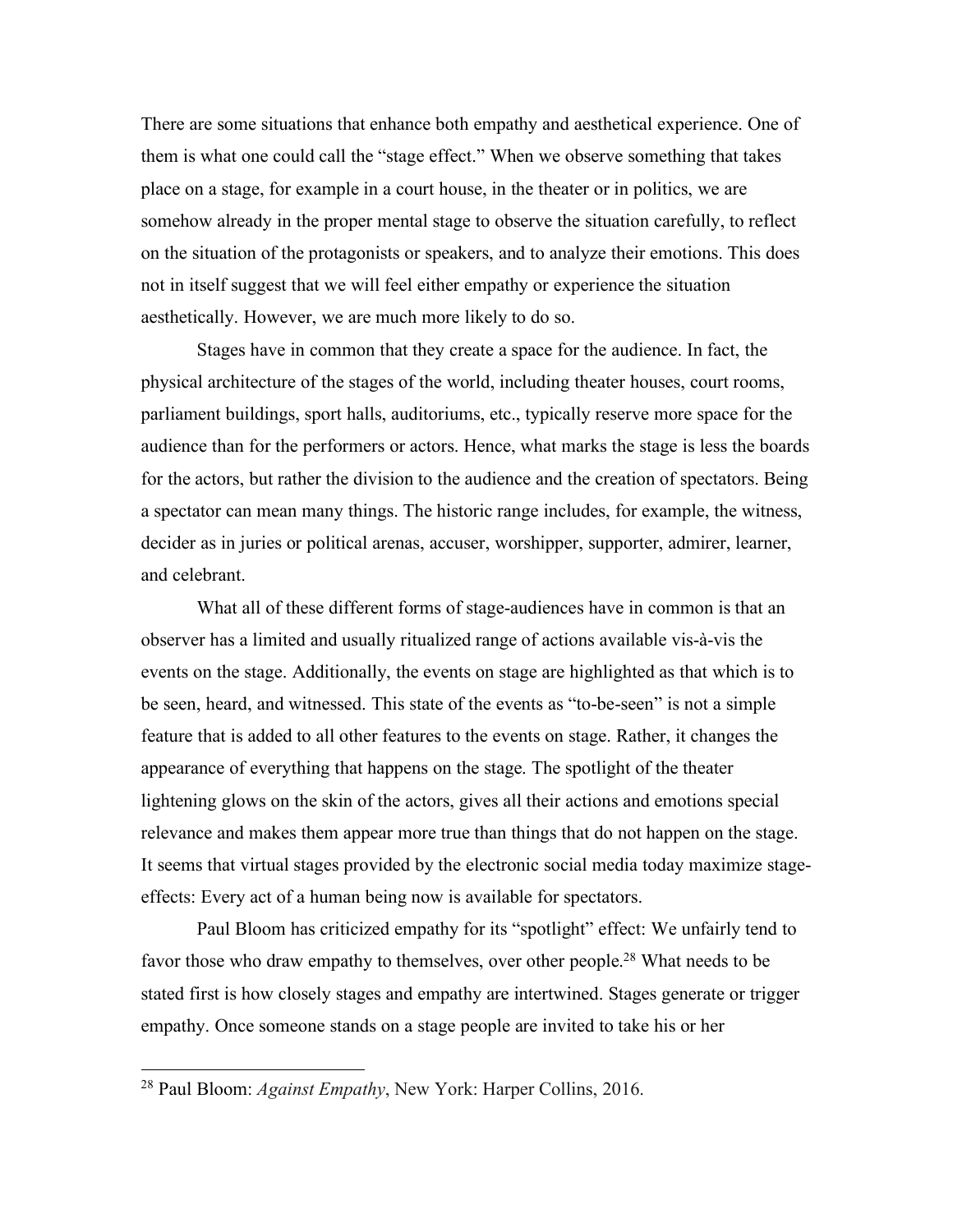perspective and to co-experience his or her imaginary or real situation. And indeed, empathy effects are not limited to the morally better people. In theater theory, it has often been discussed how a monster like Shakespeare's Richard III can draw empathy to him. (And Lessing spends considerable time trying to reconcile this empathy-effect with his hope in a morally positive effect of theater).

How exactly does this work? Again, what has to be emphasized is that empathy is not a simple trick or mechanism. Stages gradually developed to induce or trigger mental transport beyond the sphere of the individual in the here and now. Our mobile consciousness is a cognitively and culturally highly developed asset. Apparently, our human culture needed ten thousand years (and likely more) to enhance various elements of creating the stage. A stage requires the expectation that attention is focused toward the stage, that the space of actions for spectators is limited. At least to some degree or during certain phases that audience has to be quiet and inactive. Stages seem to work better if there are masses of spectators. Many stages have used special effects of lighting to lull the audience in the dark. The people on the stage are special; they are prepared for their work on the stage. The audience has expectations about the events that will happen on stage and have a general understanding about the kind of things they will see or hear. Hence, instead of reducing the stage to a single triggering factor for empathy, we should understand the stage itself with its many features and cultural mechanisms as the trigger of empathy and thus as part of the empathy experience. Empathy is for us a stage experience.

Not every stage is associated with aesthetic experience. However, aesthetic effects and aesthetic experiences reach beyond the theater or opera house. Other stages, such as the sport complex, often participate in it. Political arenas also exploit aesthetic effects of the stage, including feudal aristocratic systems, nationalistic systems, fascism, dictatorships, etc. Many psychological processes are tied to stages as well; narcissists for example may imagine being seen by others and thus turn many situations into mental stages in which they are the focus of attention.

# **7. Intensifications:**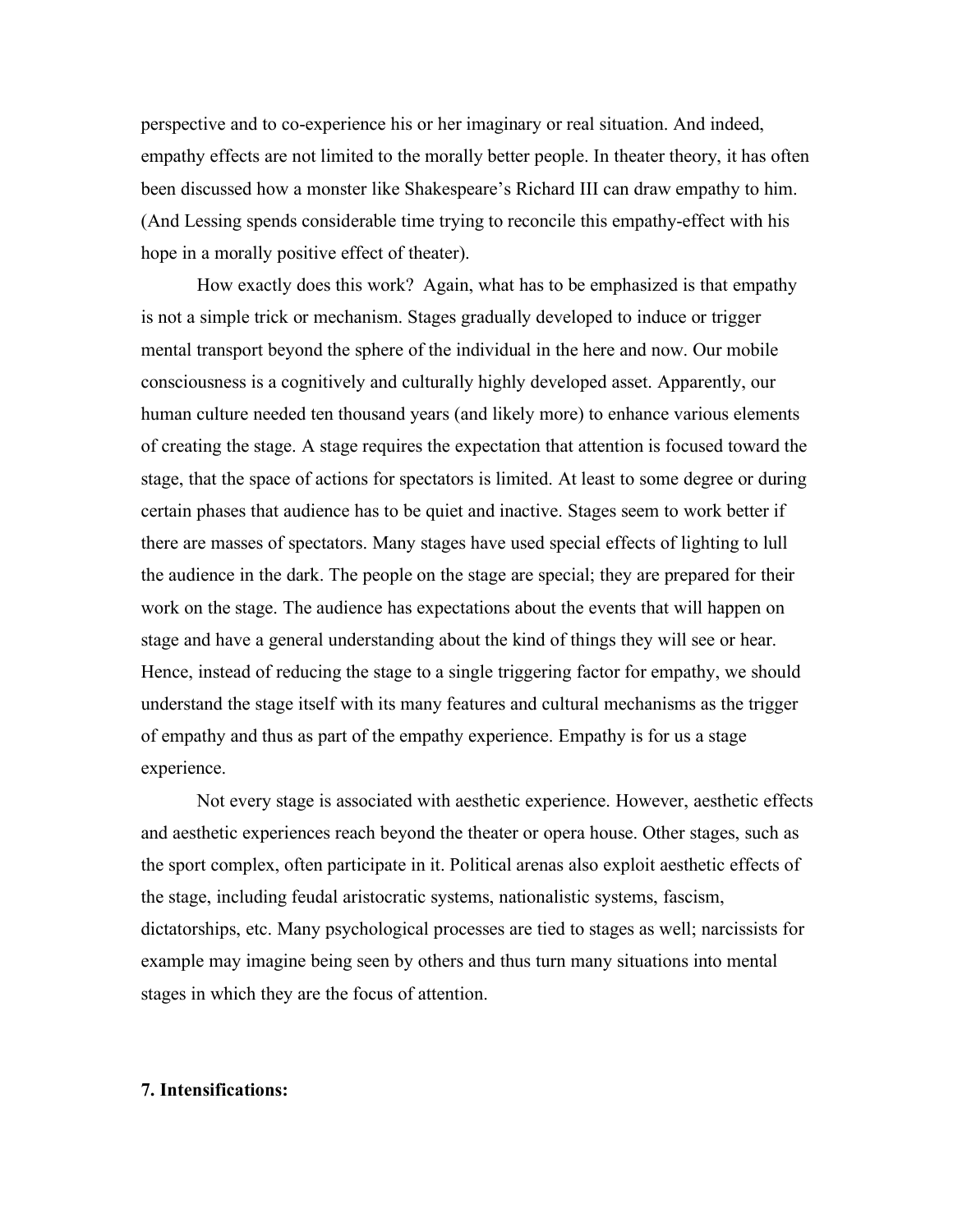#### **Aesthetic experience and empathy intensify the moment**

The last reflection on the stage effect have indicated that stages increase the likeliness of empathy. Some but not all stages are also connected with aesthetic experience. One could be tempted to suggest that those stages induce higher degrees of aesthetic experience where the events on stage do not have an external *meaning* beyond that stage, thereby excluding courts, politics, etc.. However, the distinction between intrinsic and external "meaning" remains vague and ultimately unsustainable.

Instead, there is a different and more precise way to consider some forms of aesthetic experience. The overall hypothesis of this paper is that empathy increases or brings about an aesthetic experience in those cases where the moment is dramatized. A dramatized moment features an intense, demanding situation of high significance for the following or previous developments. Such demanding situation is bound up in a development that requires a solution, thereby activating a search for future trajectories including counterfactuals, possible developments, and repeated viewing (as in Goethe's concept of *wiederholte Anschauung* that connects his science and fiction). And this is where the plurality of perspectives and empathic engagements comes in: The intense situation leads spectators to consider multiple possible developments and thereby frequently also multiple perspectives on the same issue.

Spectators experience the situation of another from a first-person perspective, while also having the liberty of not actually being in the situation of another and having to actually react to the actual pressures. Rather, empathizing spectators can "view" competing possible developments simultaneously and thereby intensify their experience.

It is here that both empathy and aesthetics connect: By simplifying and intensifying situations to the point of drawing observers in empathetically (and otherwise with curiosity etc.), these situations also become potent and subject to intense mental scrutiny, thereby leading people to seeking to re-experience them. Interestingly, there is a second way empathy gets entangled in the experience of the moment. In many cases, the looping back and forth in considering the moment in its significance leads spectators to abandon the first-person perspective and to also take on other perspectives, including that of an outside observer or other involved parties in a scene. In fact, in many scenes of such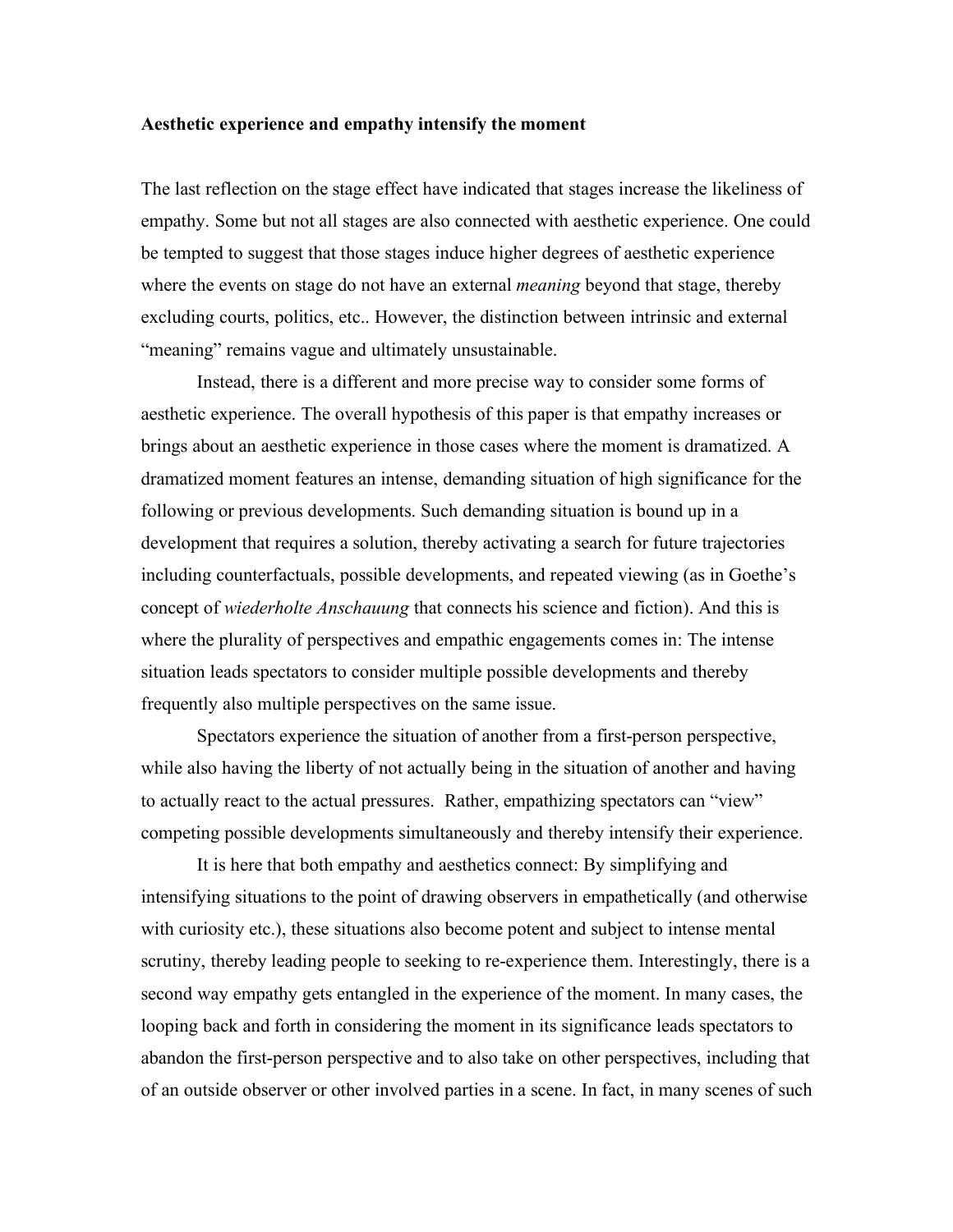intensity, the spectator can oscillate between different perspectives. The power of scenes of recognition (*anagnorisis*) lies in this very oscillation between two (or more) perspectives, of both being the revealer of an identity and the one who is surprised by the revelation. For this effect, it does not matter whether its valence is positive or negative. One may think on the moment the returned Odysseus reveals his identity to the suitors while he lifts the impossible bow with a new arrow to kill them; just before these scenes, the old maid, Eurycleia, had recognized him in the most positive way. Likewise, the ritualized moment of a penalty kick in soccer can be experienced simultaneously from the side of the striker and the goal keeper. The effect is that the moment is experienced more than once, in different possibilities, connected with different hopes and fears and with different outcomes for each player. It is here that both empathy and aesthetics are not just linked but become one process.

There are some possible counter-argument to these elaborations. Co-experiencing the situation of another (empathy) not only intensifies the experience of the empathizer but it also draws the empathizer into a psychological situation of another person. This may be intense, but is it aesthetical? If for example the situation involves long-term consequences for the person (this does not need to be harm, but could be all kind of complications), the empathizer will likely drift into weighing some of these consequences and thus will be cognitively distracted. It is likely that in that case the aesthetic experience is reduced or ends as an aesthetic experience.

Hence, we have to add a constraint. Empathy increases the intensity of an experience. This experience can be called aesthetical only if it remains focused on the actual moment of observation/the situation. The more it drifts into empathic concern and the future of the empathy target, without looping back to the moment of the situation, the less aesthetic it will get.

One may also ask about the radically negative situations that may not fit aesthetical observation. However, it is precisely via empathy that negative situations can be turned into (pleasurable) forms of experience, such as nostalgia, horror, sublime experiences, or the uncanny (as long as the negative situation does not turn into empathic